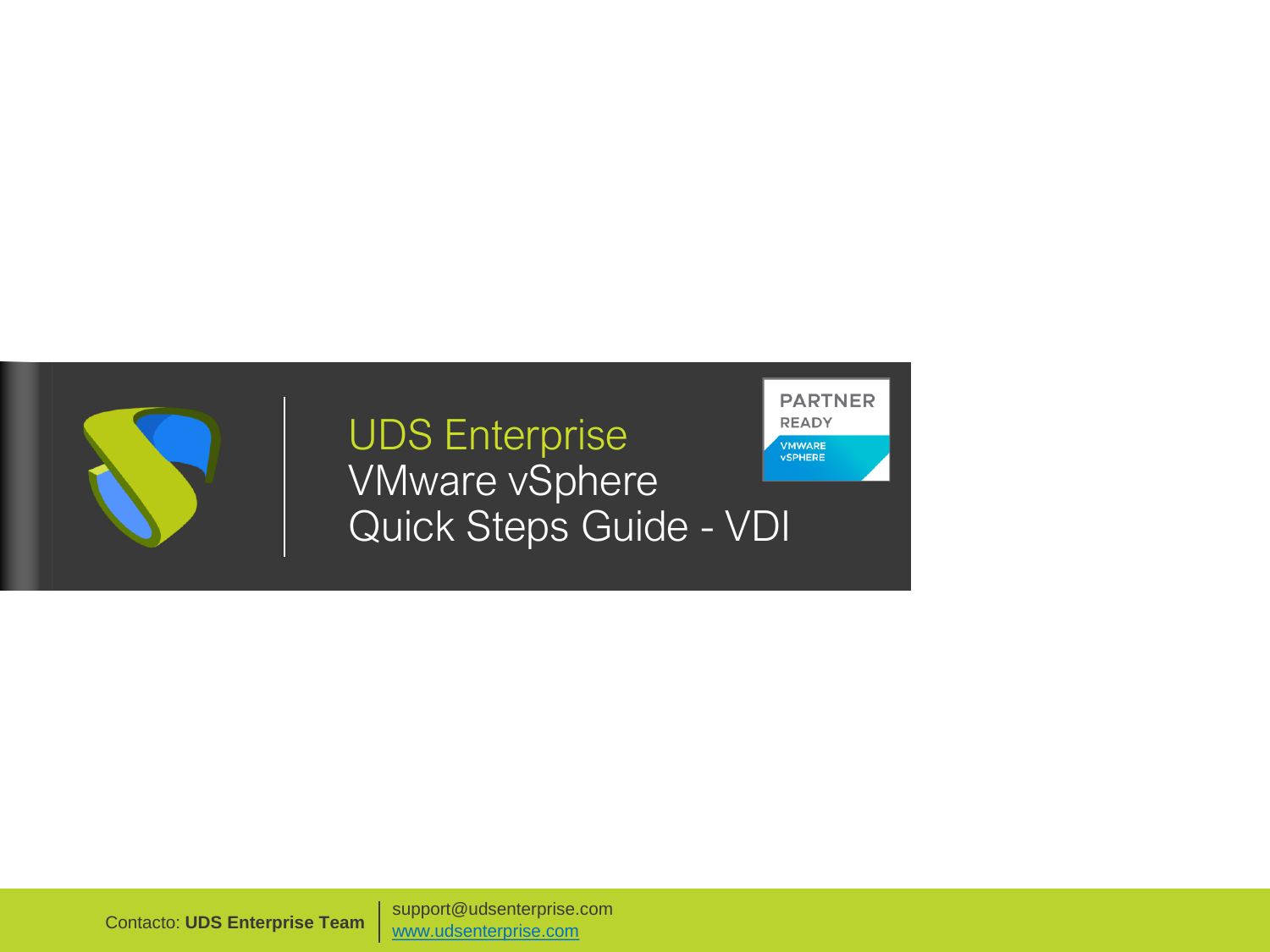



#### Prepare your environment

Install & configure VMware vSphere environment with at least:

- One ESXi node
- One vCenter server

For further info: **VMware [Compatibility](https://www.vmware.com/resources/compatibility/search.php) Guide &** 

VMware vSphere [Documentation](https://docs.vmware.com/es/VMware-vSphere/index.html)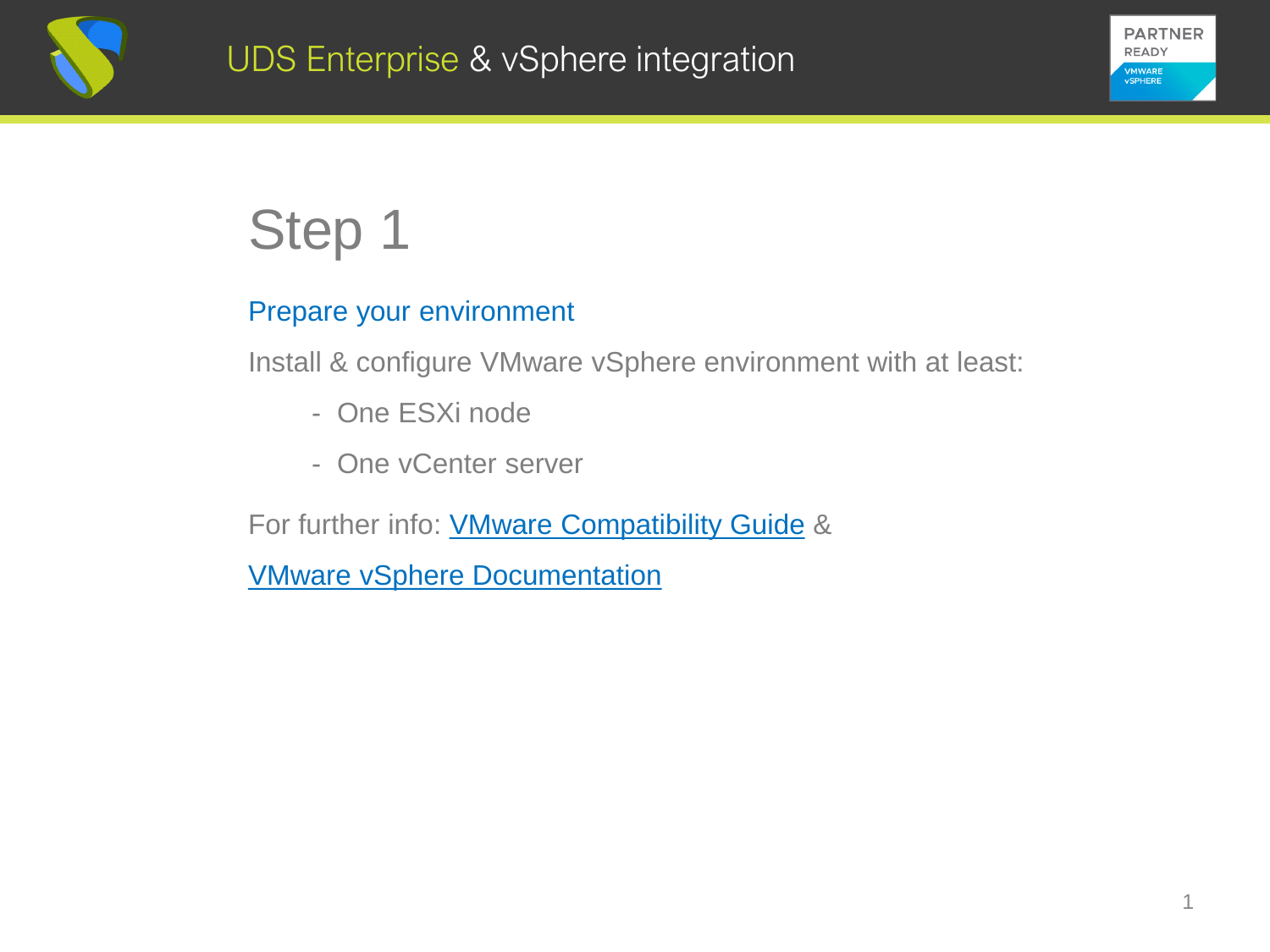



#### Prepare Virtual Desktops to be deployed base image:

Optimize your base image/s

- Configure GPO
- Remove unnecessary components

Install in your base image/s

- Favourite apps
- VMware Tools
- UDS Actor

For further info: **UDS Enterprise Installation, Administration and** User Guide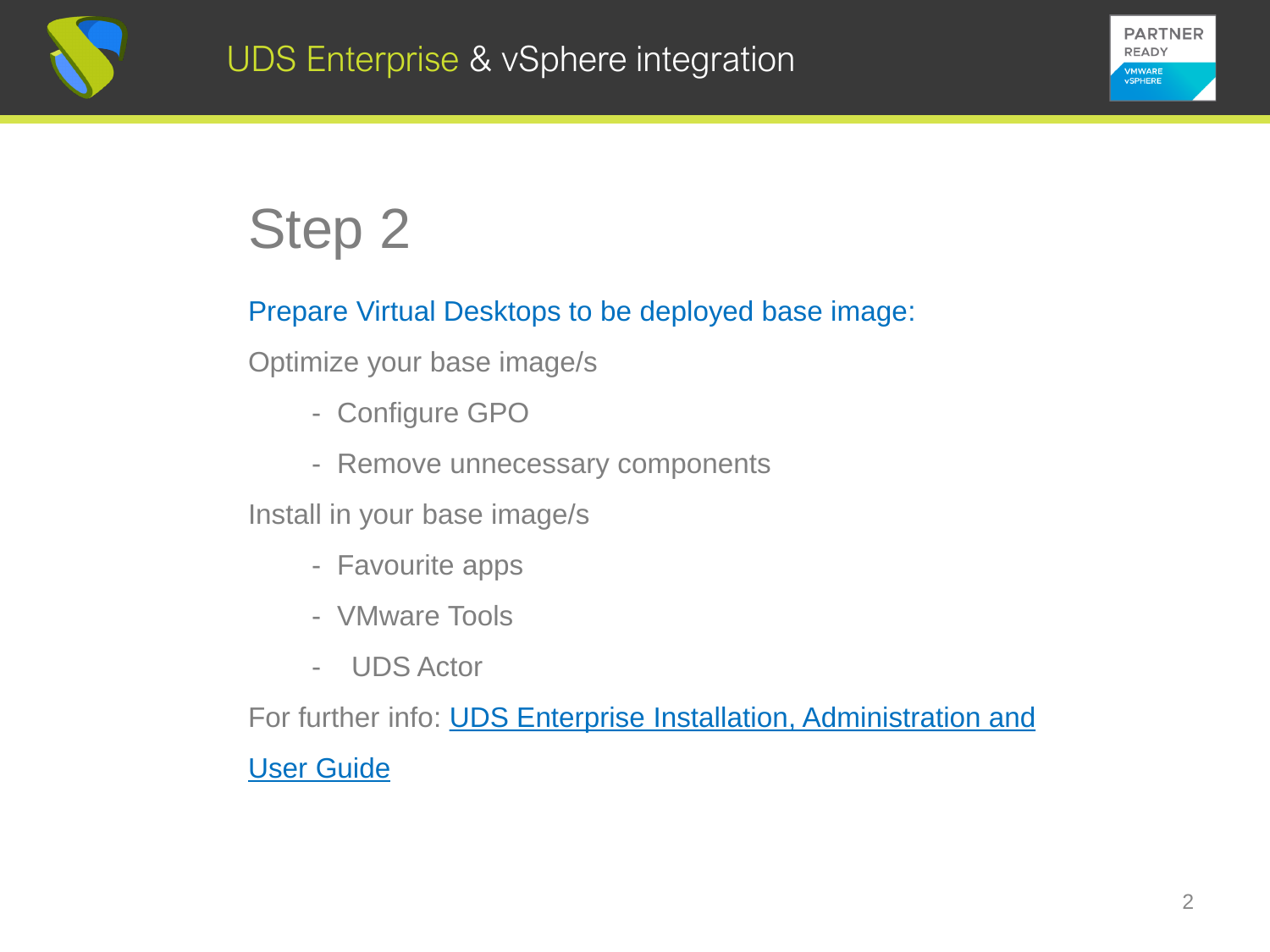



#### UDS Enterprise software installation

Install & configure UDS Enterprise components:

- MySQL Database
- UDS Server (broker)
- UDS Tunnel
- UDS Actor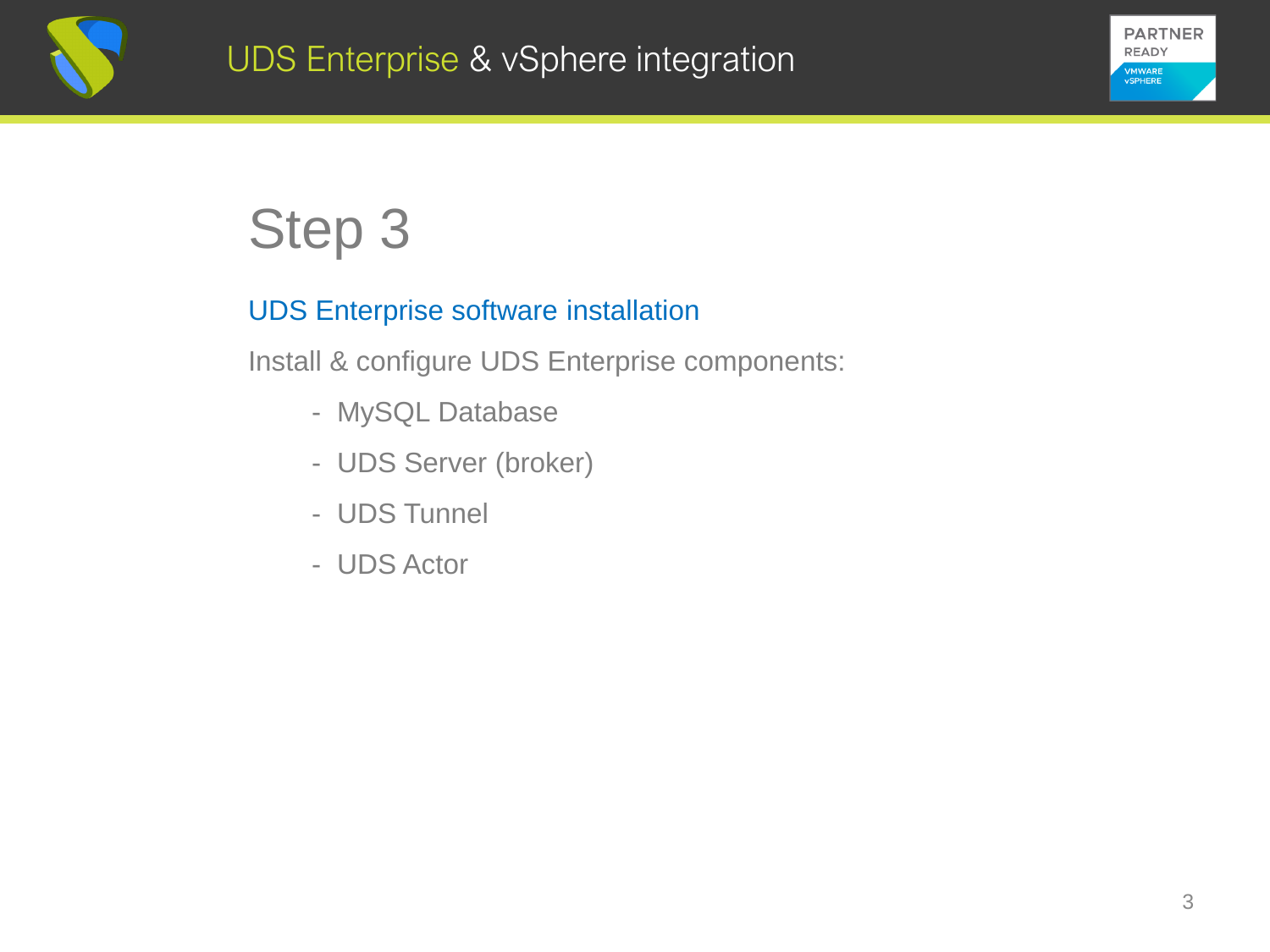



### Go to UDS Enterprise Administration Dashboard

#### and add vCenter in "Services" section

| $\sqrt{\ }$ UDS       |                                     |                                                   | English $\blacktriangleright$<br>admin $\blacktriangleright$ |  |  |  |  |
|-----------------------|-------------------------------------|---------------------------------------------------|--------------------------------------------------------------|--|--|--|--|
| Service providers     |                                     |                                                   |                                                              |  |  |  |  |
| i.<br>New $\sim$<br>۹ | & Permissions<br>Edit               | $t_{\perp}$ Export<br>Maintenance<br>$\mathbf{H}$ | 盲<br>Delete                                                  |  |  |  |  |
| Filter                | $1 - 2$ of 2                        |                                                   |                                                              |  |  |  |  |
| Name 个                | Type<br>Comments                    | <b>Status</b>                                     | Services<br><b>User Services</b>                             |  |  |  |  |
| $\Box$ RDS            | RDS Platform Provider               | Active                                            | 1<br>$\circ$                                                 |  |  |  |  |
| VmWare<br>æ           | VMWare VCenter<br>Platform Provider | Active                                            | 2<br>4                                                       |  |  |  |  |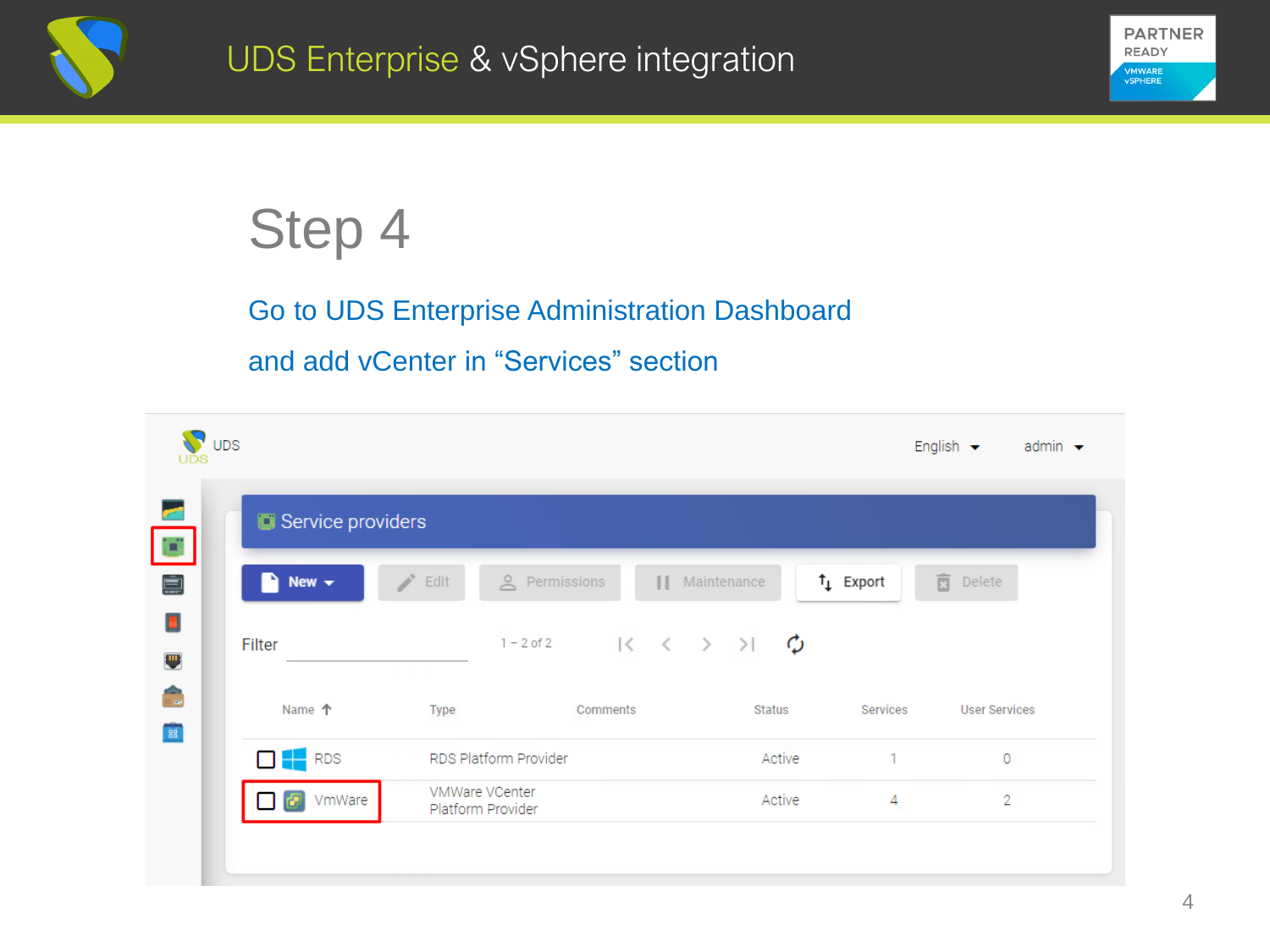



#### Create your Authenticator/s, OS Manager/s & Transport/s

- Authenticators: Active Directory, Azure Active Directory, eDirectory, Radius,OpenLDAP, SAML, IP and Internal
- OS Managers: Linux, Windows (Persistent / Nonpersistent)
- Transports: RDP, RDS, XRDP, NoMachine, PCoIP, SPICE,

X2Go, HTML5 and RDS through HTML5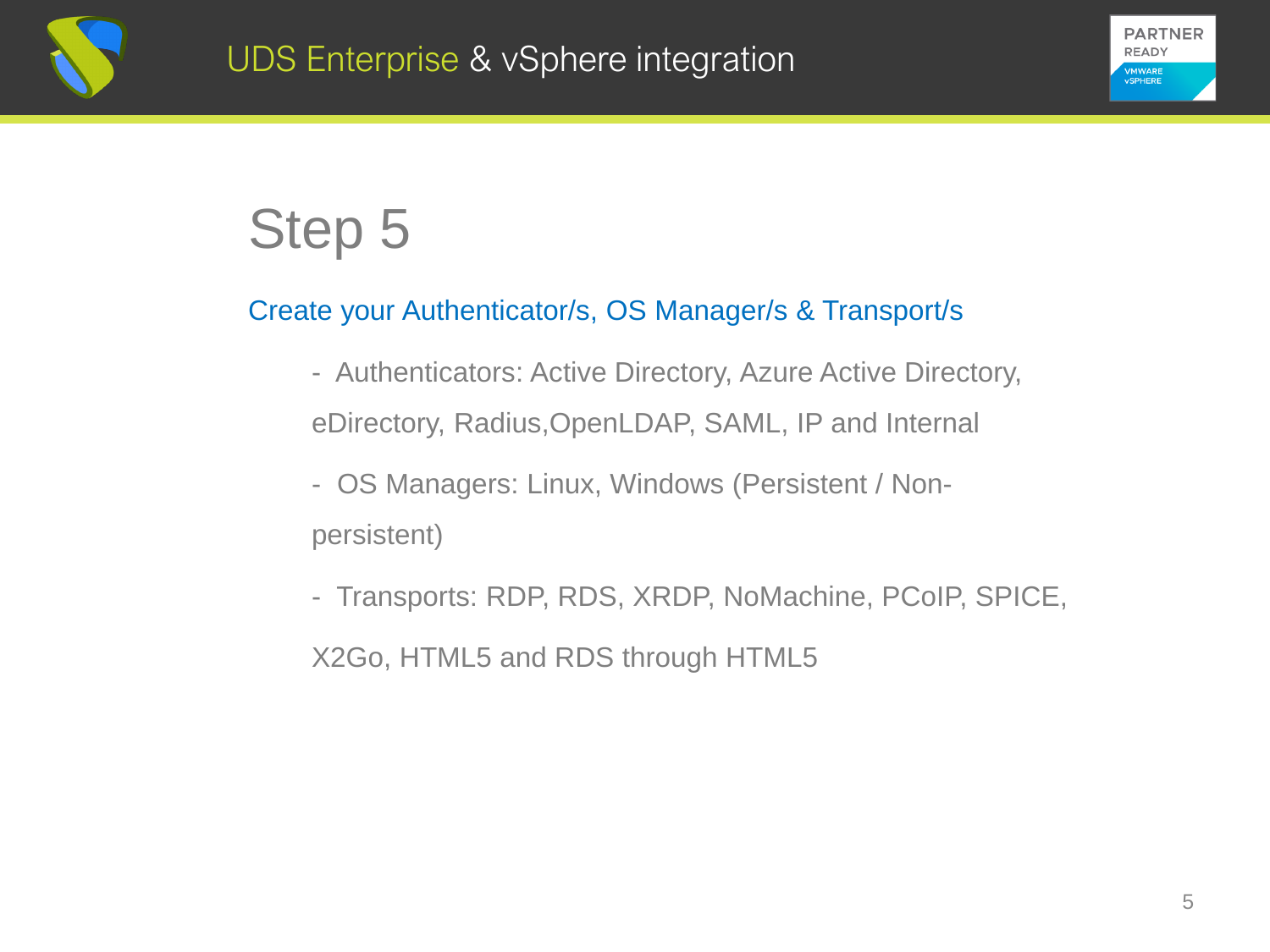



#### Deploy Services Pool

- Deploy desktops from base image/s
- Assign Authenticator/s, OS Manager/s, Calendars & Transport/s as needed

| $\mathbf{V}$ ups<br>UĎS |                                                      |        |                      |                   |                                                                        |                     |                     | English $\blacktriangleright$ | admin $\blacktriangleright$ |
|-------------------------|------------------------------------------------------|--------|----------------------|-------------------|------------------------------------------------------------------------|---------------------|---------------------|-------------------------------|-----------------------------|
|                         | <b>Exi</b> Service Pools                             |        |                      |                   |                                                                        |                     |                     |                               |                             |
|                         | <b>Contract Contract Contract</b><br>D<br><b>New</b> | Edit   | <u>A</u> Permissions | $\uparrow$ Export | 面                                                                      | Delete              |                     |                               |                             |
|                         | Filter                                               |        | $1 - 1$ of $1$       |                   | $ \langle \quad \langle \quad \rangle \quad \rangle   \quad \rangle  $ | $\boldsymbol{\phi}$ |                     |                               |                             |
| $\blacksquare$          | Name 个                                               | Status | User services        | In Preparation    | Usage                                                                  | Visible             | Shows<br>transports | Pool group                    | Parent service              |
|                         | <b>P</b> Desktop<br>Windows                          | Active | $\mathbf{1}$         | 0                 | 0%                                                                     | yes                 | yes                 | $\sum_{\alpha}$<br>Default    | Windows10                   |
|                         |                                                      |        |                      |                   |                                                                        |                     |                     |                               |                             |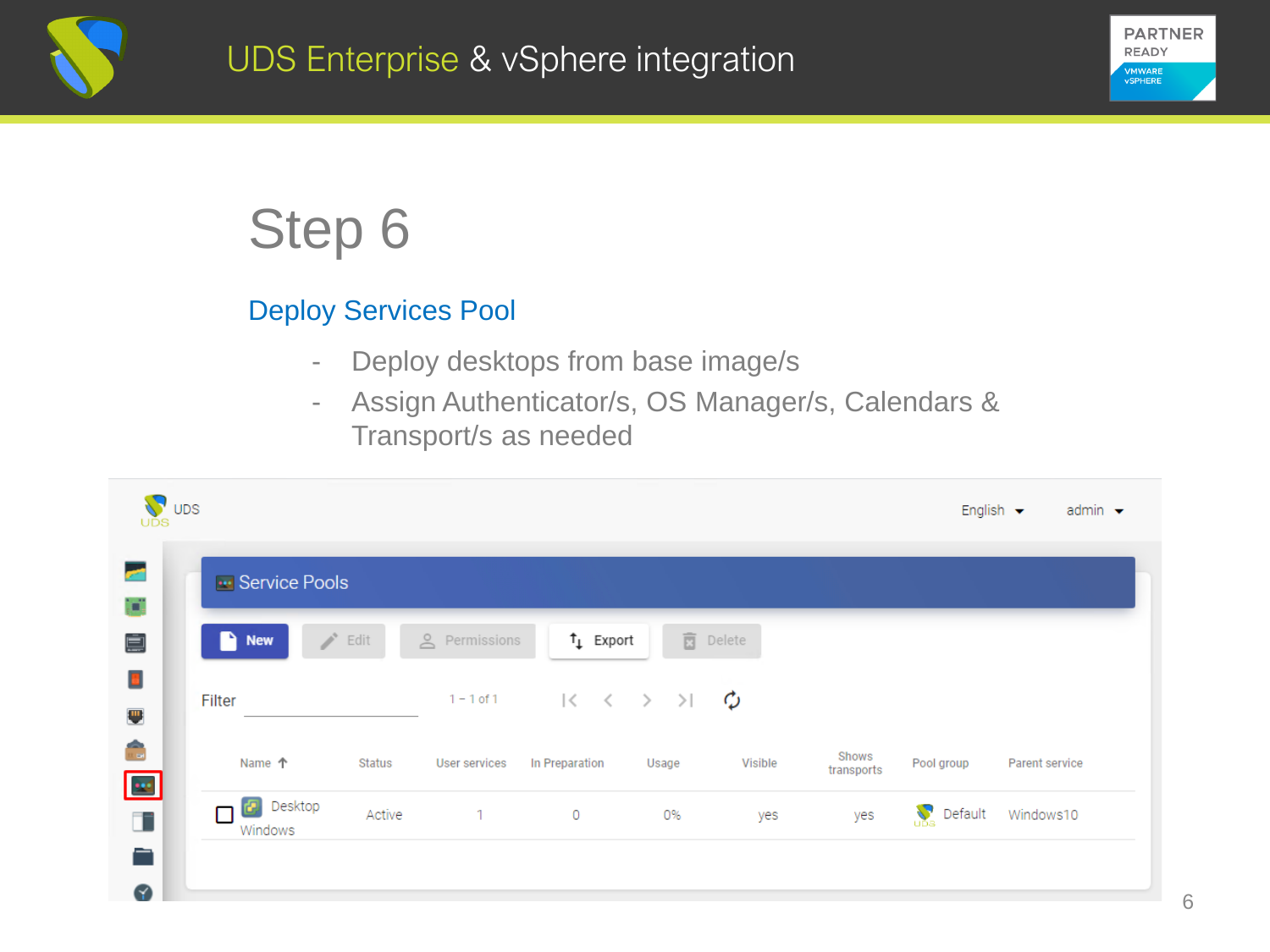



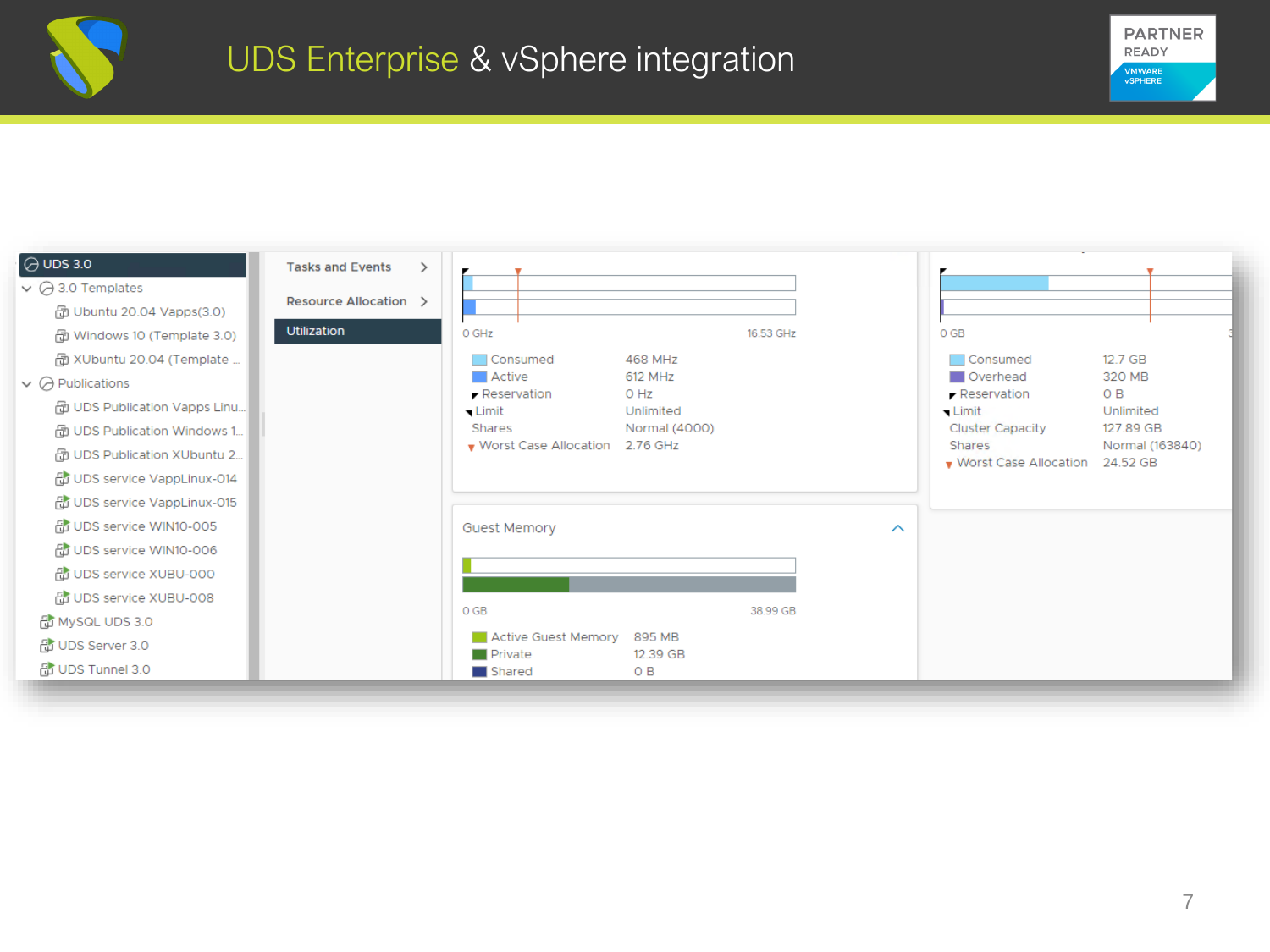



### Enjoy your virtual desktops provided by

#### UDS Enterprise & vSphere!

| <b>W</b> UDS |                       | $\bigstar$ UDS Client | About | English $\leftarrow$   |
|--------------|-----------------------|-----------------------|-------|------------------------|
|              |                       |                       |       |                        |
|              | <b>UDS Enterprise</b> |                       |       |                        |
|              | Username*             |                       |       |                        |
|              |                       |                       |       |                        |
|              | Password              |                       |       |                        |
|              |                       |                       |       |                        |
|              | Login                 |                       |       |                        |
|              |                       |                       |       |                        |
|              |                       |                       |       |                        |
|              |                       |                       |       | © Virtual Cable S.L.U. |